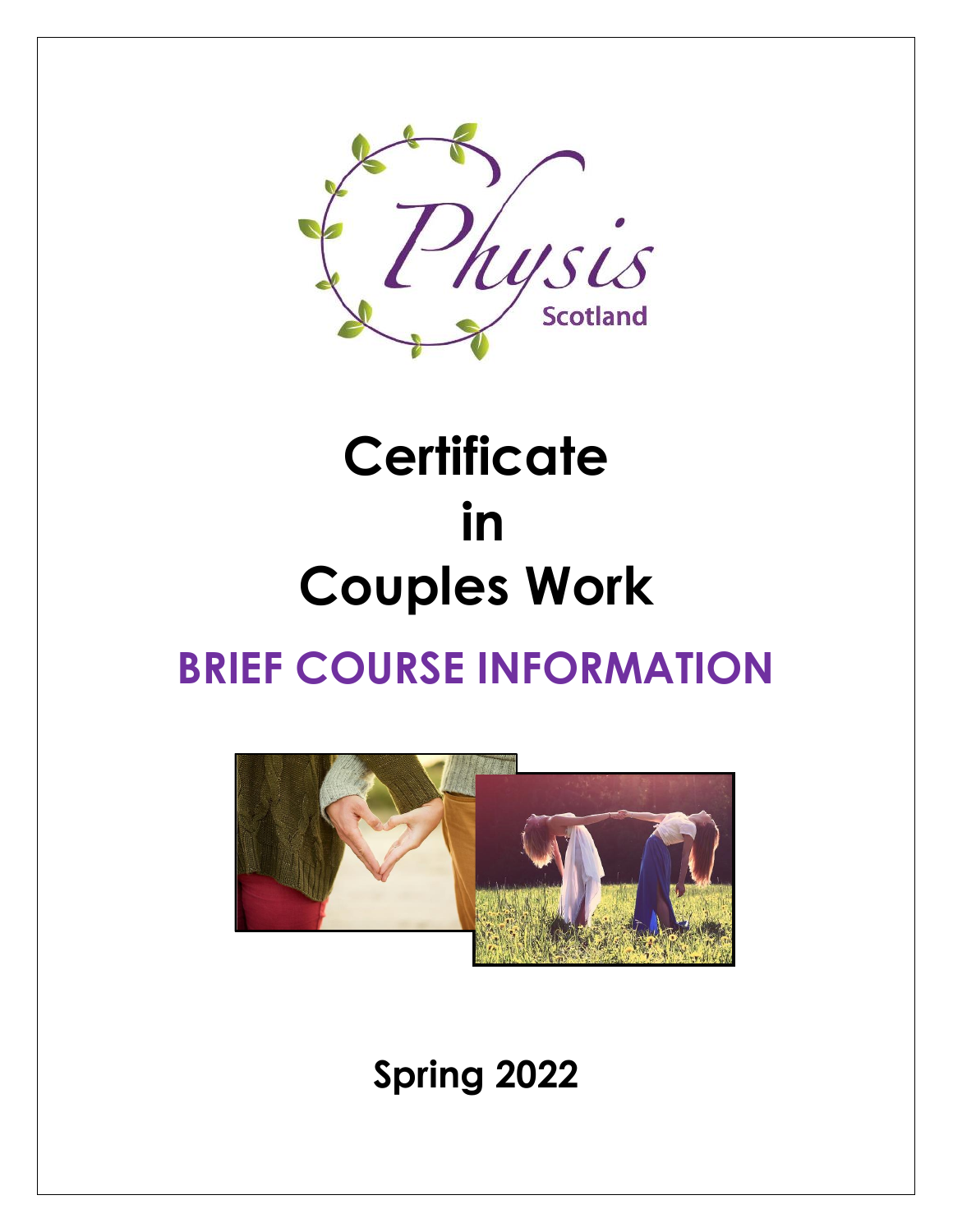

# **CONTENTS**

| Module Two: Boundaries with a Couple- How to use them and not lose them 7 |
|---------------------------------------------------------------------------|
|                                                                           |
|                                                                           |
|                                                                           |
|                                                                           |
|                                                                           |
|                                                                           |
|                                                                           |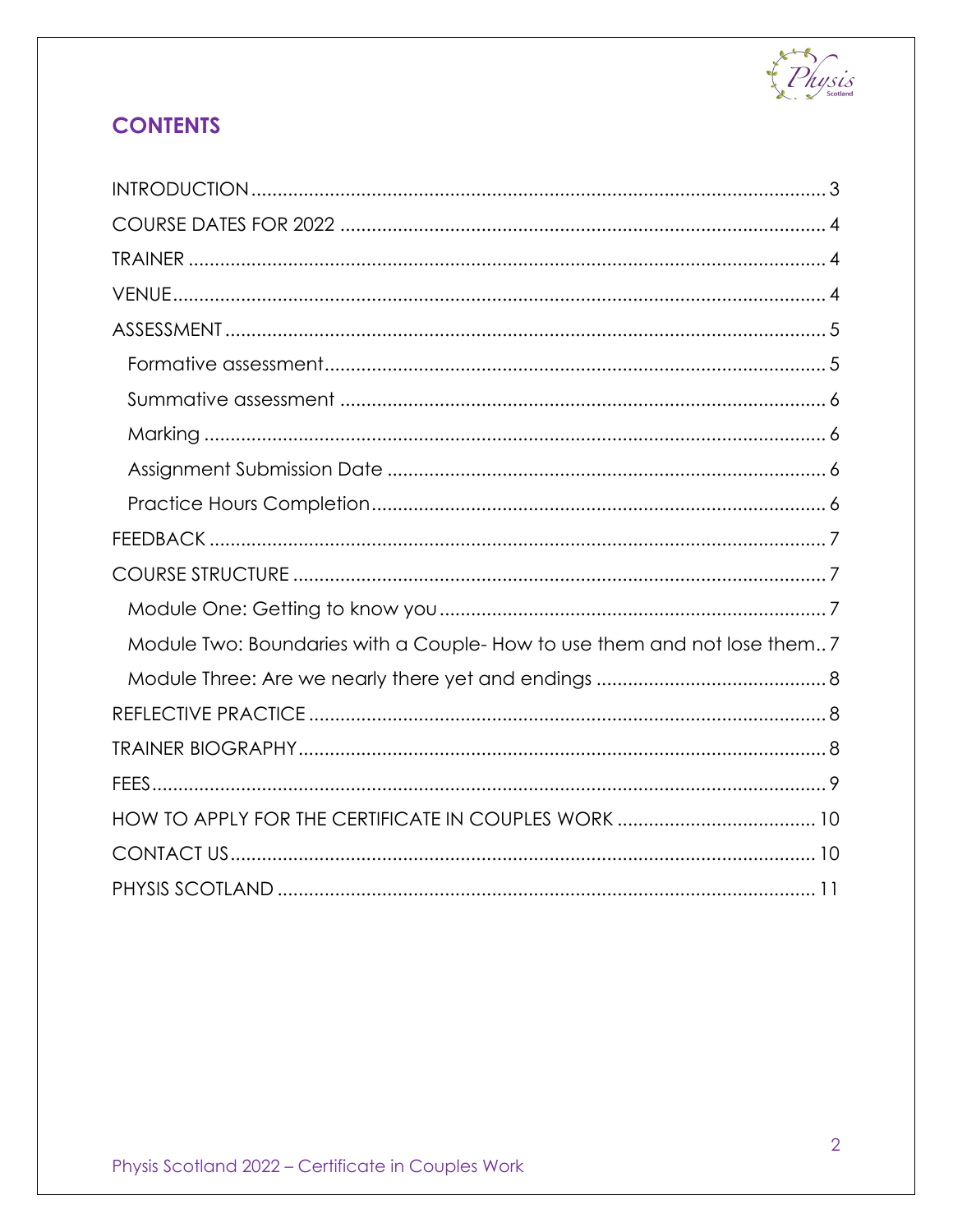

# <span id="page-2-0"></span>**INTRODUCTION**

Starting in **April 2022**, the Physis Scotland Certificate in Couples Work course will be delivered online over 6 days of interactive and experiential training, over a 3 month period.

This dynamic training will enable you to:

- Explore the ways in which couples work is different from individual therapy (a 'couple' here meaning any two adults in relationship, including family and friend couples).
- Introduce you to *The Key to Couple Work*, a robust eight-session model for working with couples, devised by Jennie Miller and incorporating Transactional Analysis theory.
- Explore all key aspects of couples work, including: essential skills; boundaries with couples; how to facilitate connection; understanding what aspects of couples work may be most challenging to you, the practitioner.

Applicants for this course must have completed 200 hours of supervised counselling practice or equivalent in other fields, for example coaching or organisational work. Please note, this can be face-to-face, online or a combination of both.

Whilst this course will draw on aspects of Transactional Analysis theory, no prior knowledge of TA is required to undertake the course.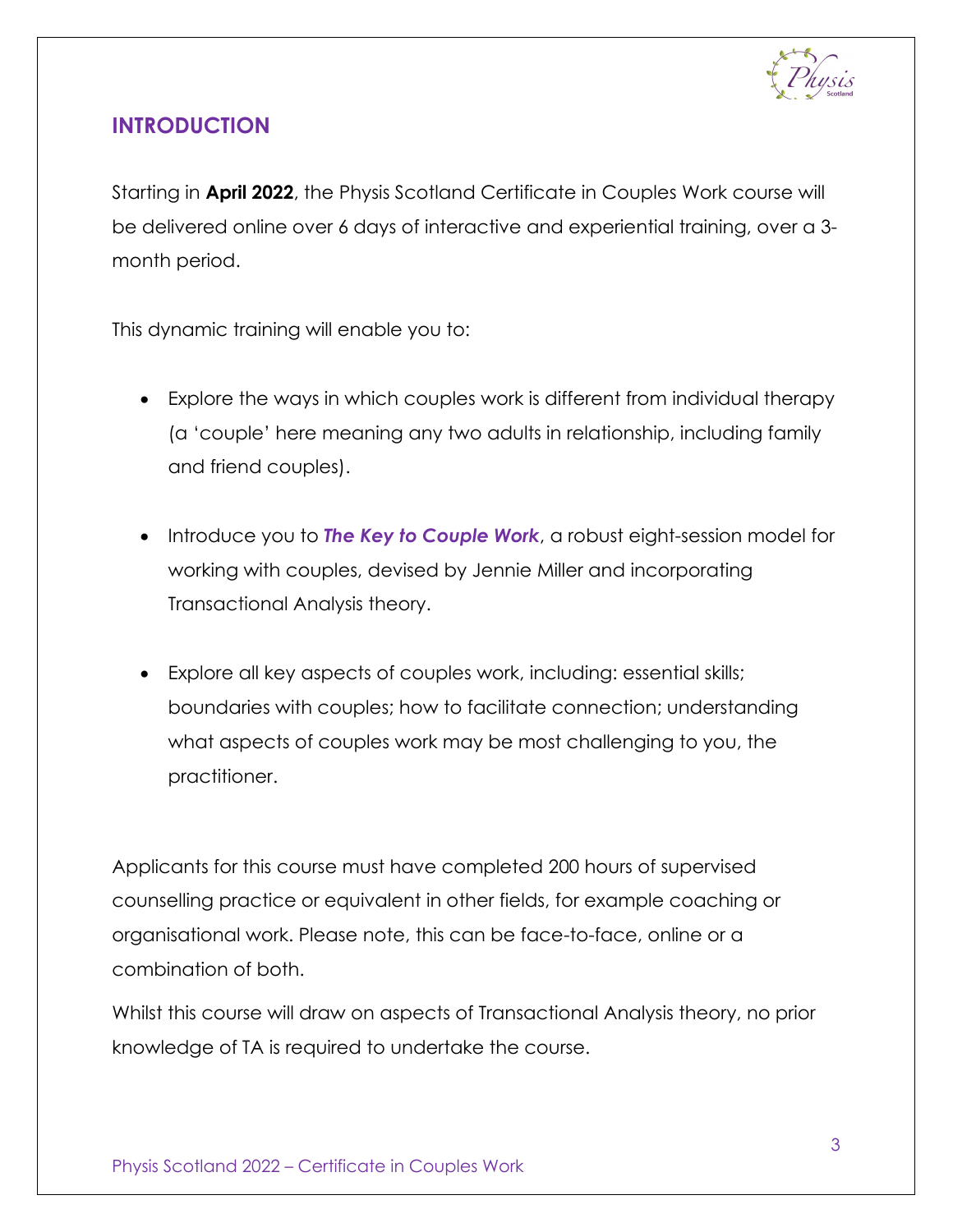

# <span id="page-3-0"></span>**COURSE DATES FOR 2022**

02/03 April 2022 07/08 May 2022 25/26 June 2022

## <span id="page-3-1"></span>**TRAINER**

[Jennie Miller PTSTA](#page-7-2)

## <span id="page-3-2"></span>**VENUE**

Online event, via Zoom.

We are delighted to offer the Certificate in Couples work online. Course participants can join us from the comfort of your own home, from wherever you are located around the globe. We will be delivering the programme by Zoom technology, an excellent platform that will allow time for experiential work in break out rooms. Course participants can communicate with the trainer both by voice and text via the online chat box. A Zoom link will be provided in advance of each weekend.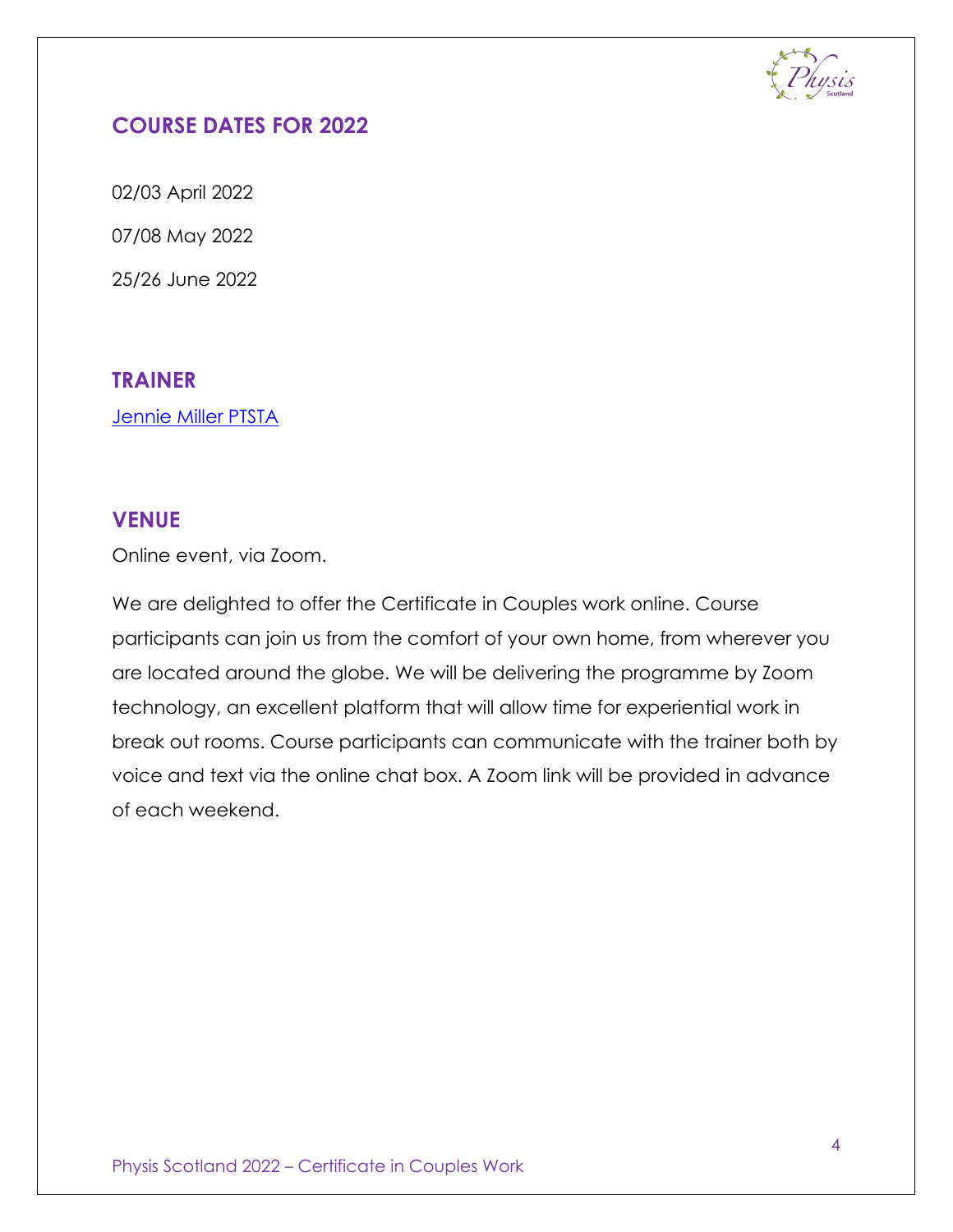

# <span id="page-4-0"></span>**ASSESSMENT**

To gain the Certificate, participants on this course are required to:

- Complete a minimum of eighteen hours of couples work, either during or after the training
- Attend all scheduled training dates in full (if this is not possible, participants will be required to attend a one-to-one tutorial, for which there will be an additional fee)
- Record a learning journal and log of hours during the training and whilst gaining the required hours of couples work practice
- Be willing to role play being clients to develop learning and implementation of the eight-session model
- Submit a 2000 word written Case Study following the practice on the course, to illustrate learning from the course and demonstrate understanding of how the eight-session model works in practice. The case study will need to illustrate that the practitioner can reflect on their work and how they have developed during the training. The Case Study must also include a 10-minute transcript with TA diagnosis (not part of the word count). Please note, TA diagnoses is part of the course curriculum, therefore a prerequisite of TA knowledge is not required
- A summary of your learning journal must also be submitted, along with your Case Study
- Observed Skills Practice and Supervision

## <span id="page-4-1"></span>**Formative assessment**

This will be made by the course tutor during the training days, evaluating skills development and understanding of theory demonstrated during the training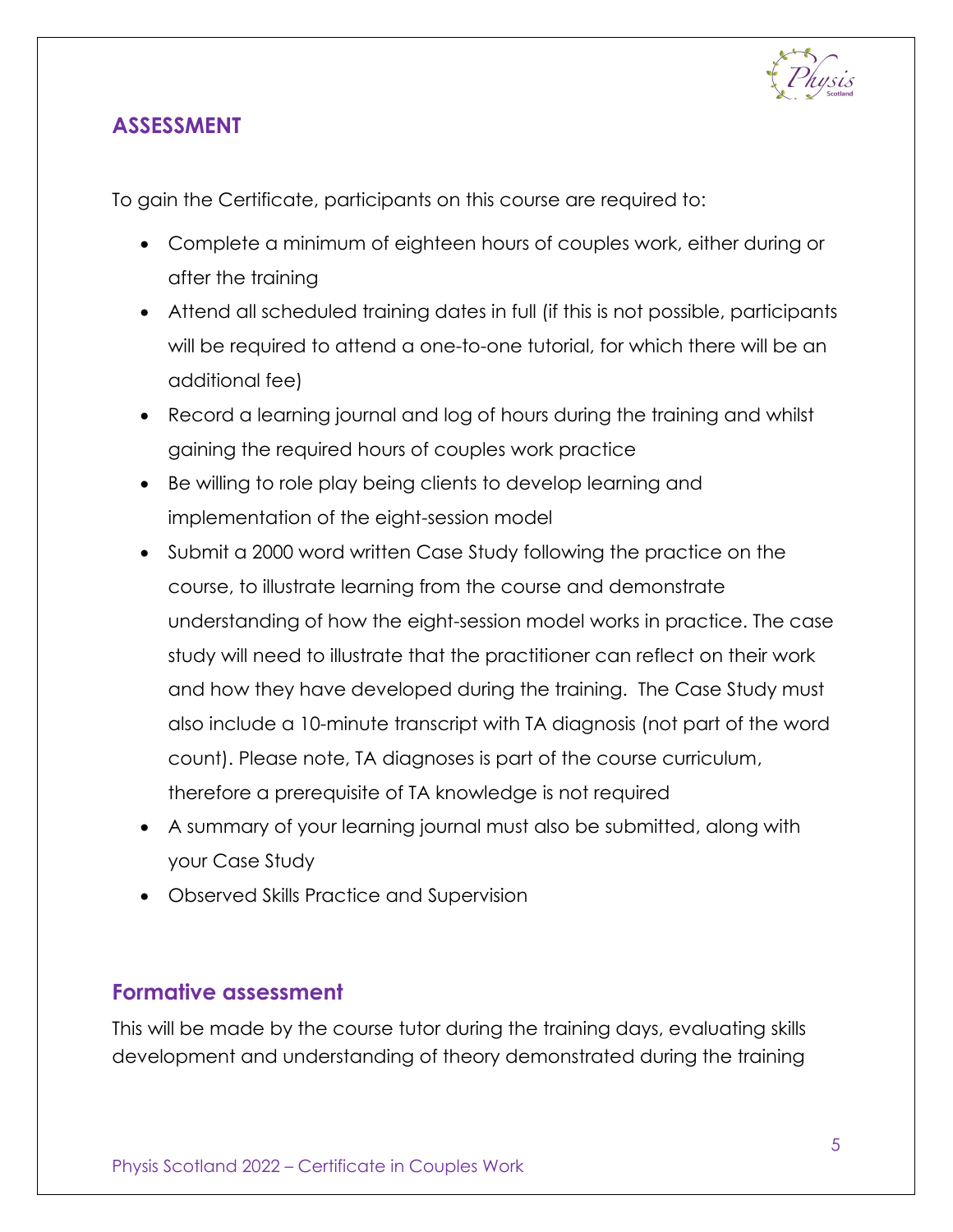

process. The transcript assignment has a formative assessment component alongside their Summative scoring.

## <span id="page-5-0"></span>**Summative assessment**

The Case Study will be graded according to the post graduate assessment scales found in the Training Handbook.

Case Study (2000 words) – Discuss your understanding of the course and the eight-session model using a case study from your practice. This will include a transcript of a 10-minute excerpt of live couples work, appropriate "front sheet" information, and commentary linking your analysis of your case study to the eight-session model. (Word count excludes transcript).

## <span id="page-5-1"></span>**Marking**

The Case Study assignment will be double marked.

# <span id="page-5-2"></span>**Assignment Submission Date**

The Case Study will be submitted by **20th September 2022***.*

# <span id="page-5-3"></span>**Practice Hours Completion**

Course participants must complete a minimum of eighteen hours of couples work either during or after the programme has ended. There isn't a timescale by when placement hours need to be completed.

Please note, if you are an existing couples therapist it will be possible to count a proportion of your hours towards the practice hours requirement of the course. This can be discussed and agreed with the course tutor during the first training weekend.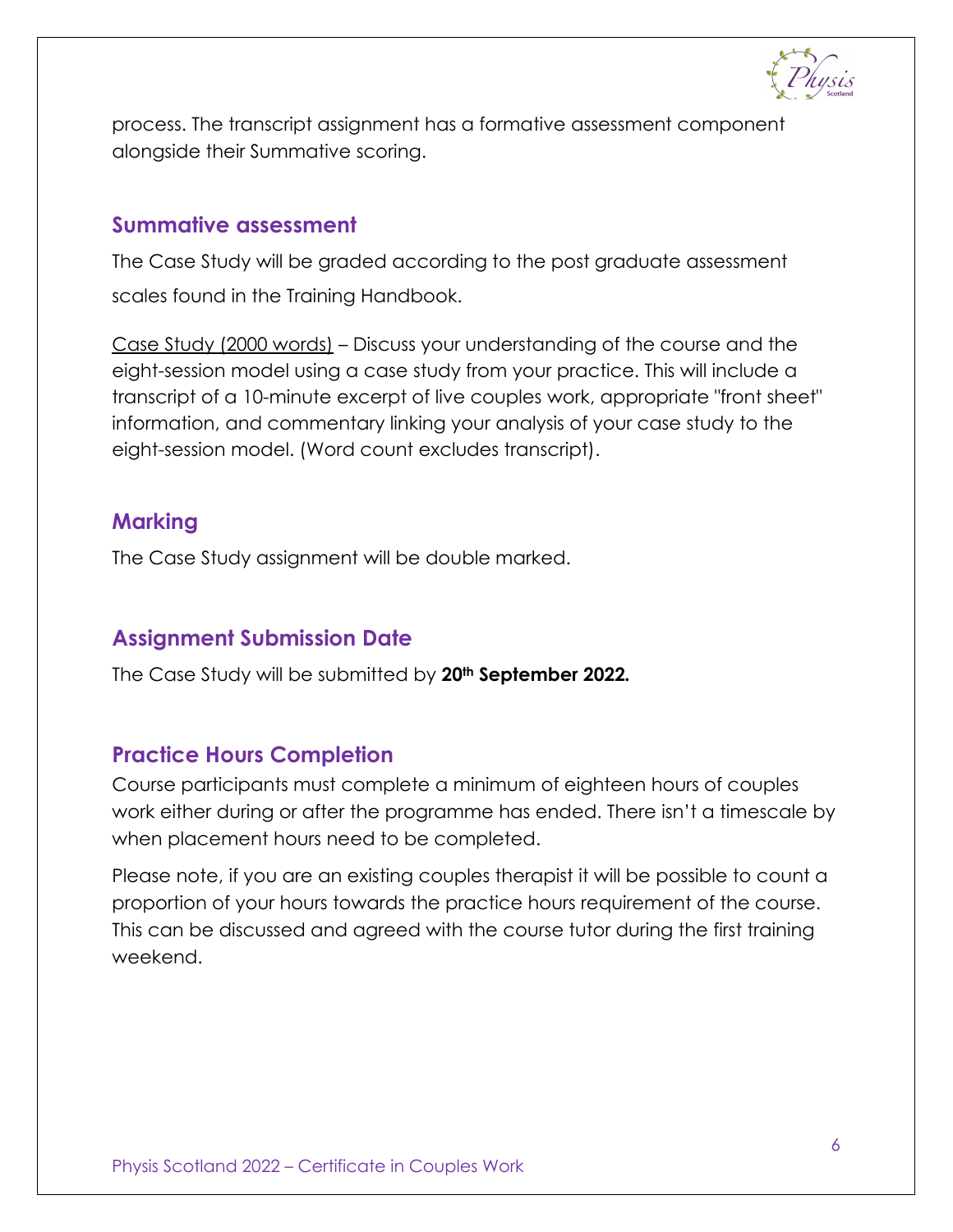

# <span id="page-6-0"></span>**FEEDBACK**

Student feedback is collected informally throughout the course, and through a feedback form at the end of the final module. At any point students are invited to contact the course tutor if they are in need of academic or pastoral support.

Administrative queries should be directed to Olivia Burroughs, Physis Scotland Administrator on [enquiries@physisscotland.co.uk](mailto:enquiries@physisscotland.co.uk) or 07927 557217

# <span id="page-6-1"></span>**COURSE STRUCTURE**

## <span id="page-6-2"></span>**Module One: Getting to know you**

- Overview of course and group contracting.
- Personal view of couples work exploring motivations, hopes and fears.
- Beginning the work: first contact from clients and how best to respond; the assessment and the start of boundary work; session one and intake; format of how each session will start; contracting and session two.
- Looking at Wares Contact Doors.
- Learning Journal: participants to keep a learning journal of their experience and reflections.
- Observed skills practice and supervision.

# <span id="page-6-3"></span>**Module Two: Boundaries with a Couple- How to use them and not lose them**

- All things boundaried: when a couple will push the boundary both inside and outside a session; dealing with the non-engager; exploring what might you be fearful of.
- Ruptures large and small.
- Looking at the impact on the practitioner when working with a couple. Building the relationship with your couple and some creative techniques.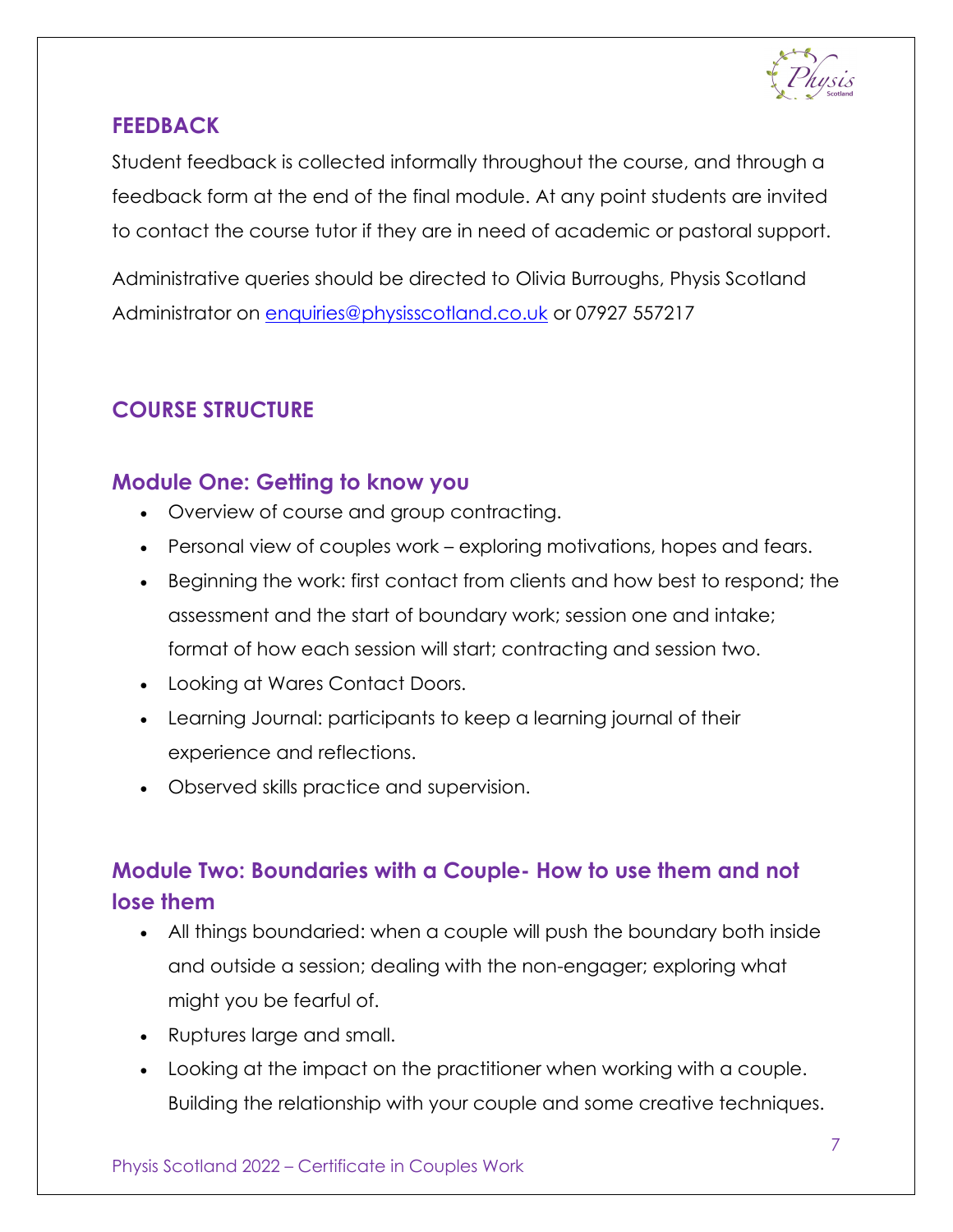

- Working through sessions 2-5, this will include introducing the PAC model to your clients and explore mapping their relationship.
- Observed skills practice and supervision.

## <span id="page-7-0"></span>**Module Three: Are we nearly there yet and endings**

- Time to review: the work so far, checking the contract; what is working and what might the couple be avoiding? Are the couple engaging with the work outside the sessions? If not how to address this.
- Working through sessions 5-7, this will include introducing the Drama Triangle and Choy's Winners Triangle to your couple. Looking toward the ending.
- Observed skills practice and supervision.
- The final session with your couple, including how to be creative with endings.
- Final practice and supervision.

## <span id="page-7-1"></span>**REFLECTIVE PRACTICE** (ongoing throughout the course)

- Coached, observed and peer supervised skills practice across each module.
- Reflective learning journal
- 1 transcript analysis assignment to be submitted with Case Study.

## <span id="page-7-2"></span>**TRAINER BIOGRAPHY**

#### **Jennie Miller, PTSTA**

Jennie Miller is a TA Psychotherapist based in Edinburgh Scotland. Jennie works with individuals and couples in private practice, as well as being a qualified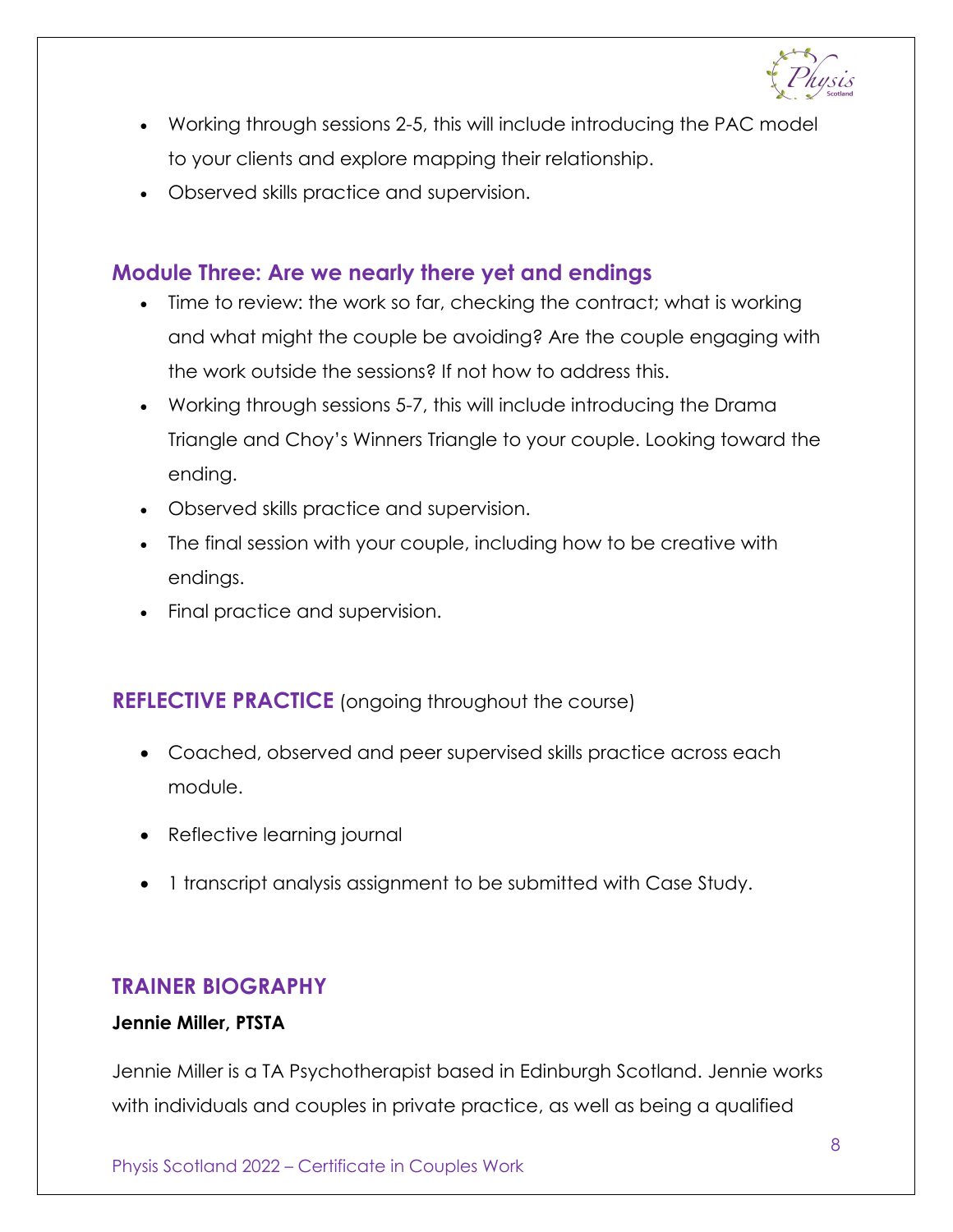

supervisor and trainer. With many years of experience in working with couples Jennie has also delivered training in her model *The Key to Couple Work*, a shortterm dynamic programme of therapy with any two people in a relationship; this has included working with the MOD and their Welfare Officers.

Jennie is a published author of *[Boundaries: Say No Without Guilt, Have Better](https://www.amazon.co.uk/Boundaries-Without-Relationships-Self-Esteem-People-Pleasing-ebook/dp/B074RXTVTP/ref=sr_1_1?dchild=1&keywords=jennie+Miller&qid=1605279648&sr=8-1)  [Relationships, Boost Your Self-Esteem, Stop People-Pleasing](https://www.amazon.co.uk/Boundaries-Without-Relationships-Self-Esteem-People-Pleasing-ebook/dp/B074RXTVTP/ref=sr_1_1?dchild=1&keywords=jennie+Miller&qid=1605279648&sr=8-1)* and *How to Draw the Line in Your Head, head and Home*. She has also written many articles in the popular press including the Times and magazines. Jennie also enjoys therapeutic story telling which is included in her training as well as a one-day course in how to use this ancient art.

#### <span id="page-8-0"></span>**FEES**

Certificate fee: £650 (3 taught modules over 3 weekends). £95 deposit plus 3 x £185 if self-funding. If you are being sponsored through your organisation, the fee is £950. £95 deposit plus the remaining balance before the commencement of the course.

A deposit as indicated above is required to secure your place. The balance may be paid in full 1 week before the start of the course, or spread over 3 instalments if self-funding, paid in April, May, and June. Please complete the appropriate section of the registration form to take up the instalment payments option.

Please note: fees for supervision of your couples work are not included and are a matter for agreement directly with your supervisor.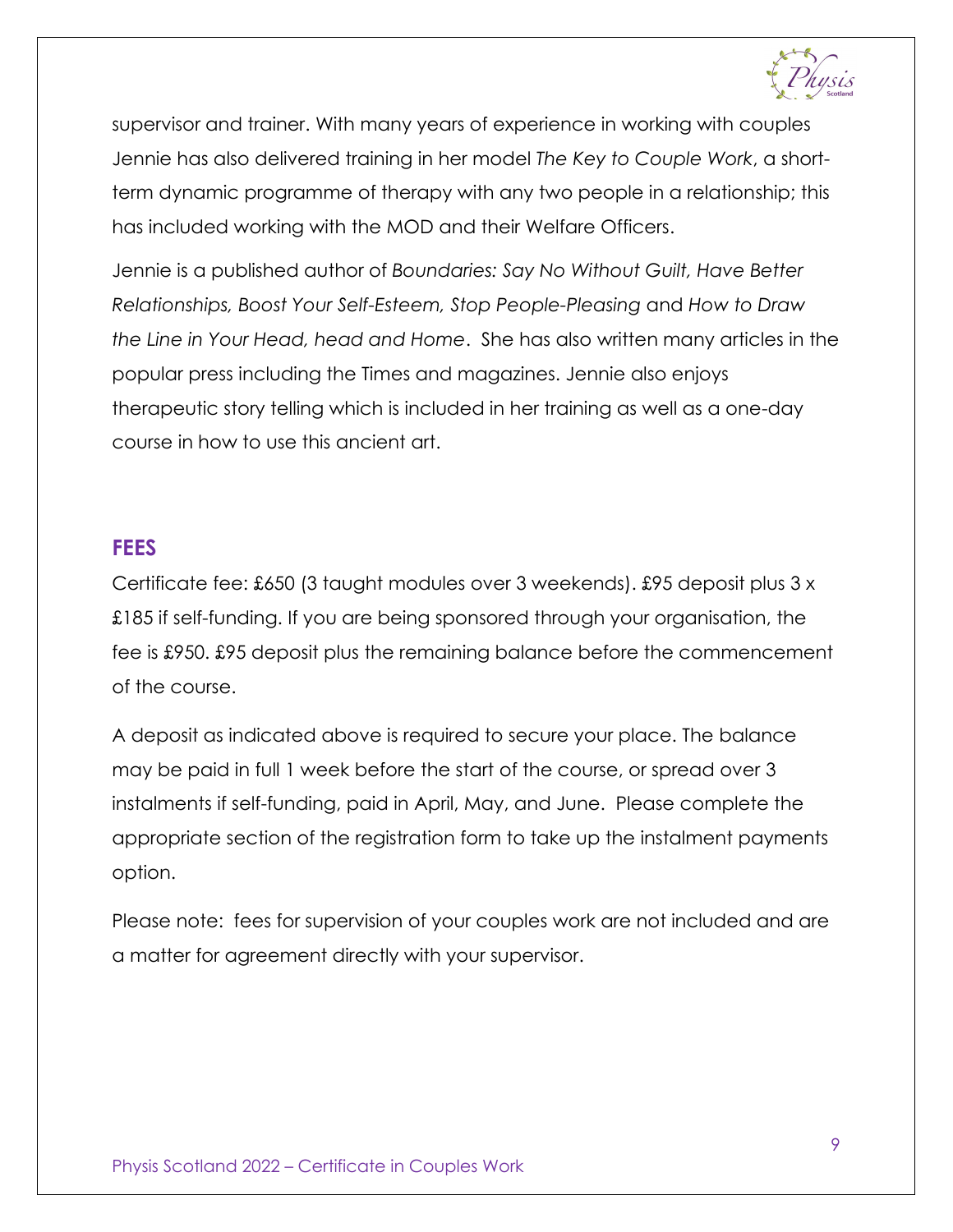

# <span id="page-9-0"></span>**HOW TO APPLY FOR THE CERTIFICATE IN COUPLES WORK**

To apply for the Certificate in Couples Work, you need to complete and return an application form and attach a copy of your CV along with a copy of your professional indemnity insurance. In addition, you need to attach a personal statement where you tell us why you are applying for the course.

Once we receive your application, we will make contact with your referees. Upon receipt of satisfactory references, you will be offered an unconditional place on the course.

If you would like to apply for the course and have not received an application form with this booklet, please contact [enquiries@physisscotland.co.uk](mailto:enquiries@physisscotland.co.uk) or 07927 557217 to request your application form. Please also contact us if you have any other questions about the course. The deadline for applications for the Certificate is **18th March 2022**.

# <span id="page-9-1"></span>**CONTACT US**

Physis Scotland

22 Drumsheugh Gardens, Edinburgh, EH3 7RN

T: 07927 557217

E: [enquiries@physisscotland.co.uk](mailto:enquiries@physisscotland.co.uk) W: [www.physisscotland.co.uk](http://www.physisscotland.co.uk/)